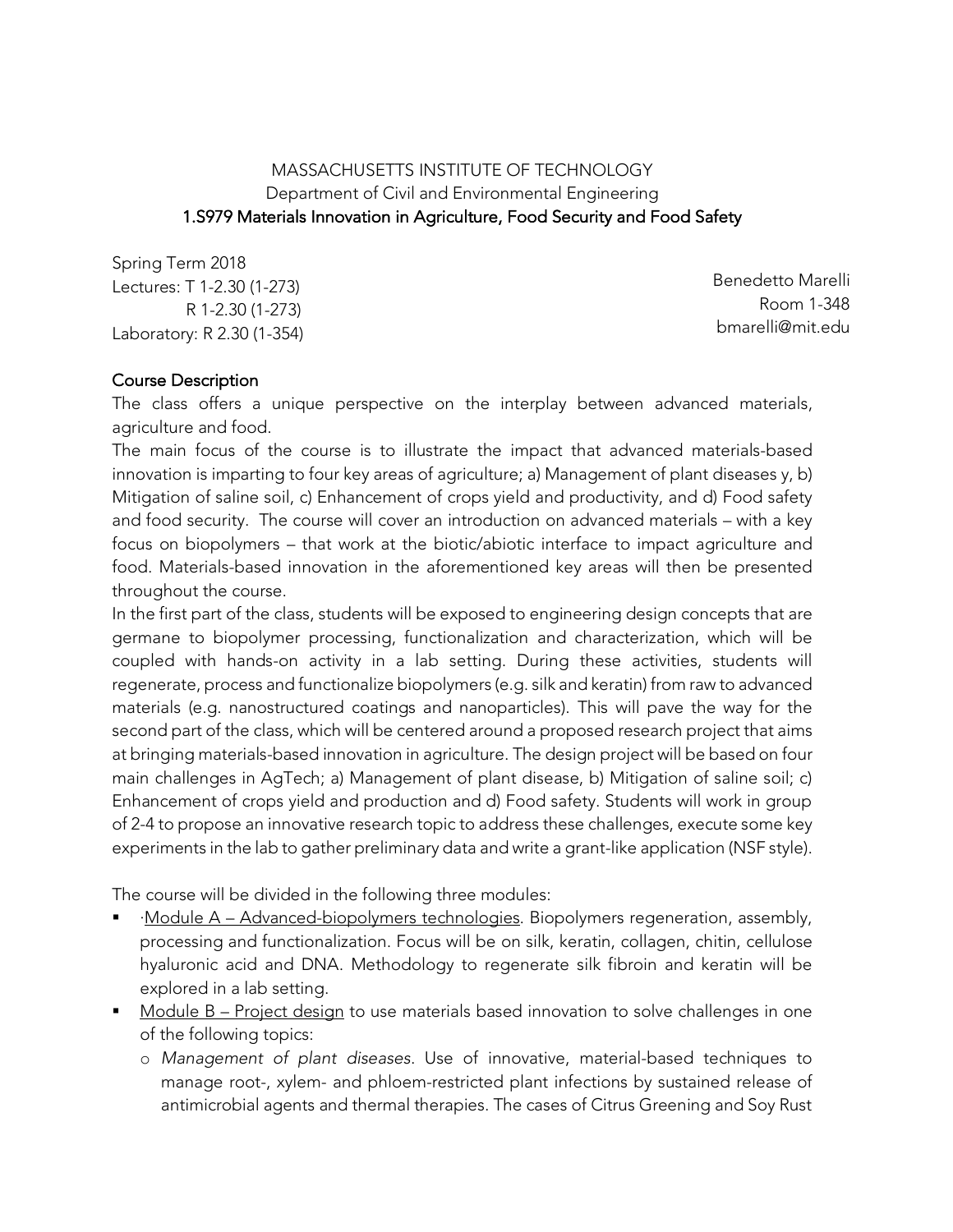will be discussed.

- o *Mitigation of saline soil*. The fundamental mechanism of soil salinification will be presented. A key focus on the use of rhizobacteria to alleviate soil salinity will be discussed. Encapsulation, preservation and delivery of rhizobacteria in the seed environment will be discussed. A laboratory experience showing the effects of rhizobacteria on soil salinity will be performed.
- o *Enhancement of crops yield and production*. A wide and deep overview on the major strategies used to control and enhance crop yield and productivity will be covered. GMO vs non-GMO strategies will be discussed, with a focus on biodiversity and disease resistance.
- o *Food Safety*. The use of advanced materials to address food safety and food security will be discussed. In particular, topics on food coatings to control post-harvest physiology, smart sensing of food spoilage through RFID, metamaterial and bioinks technologies, and biotechnology tools to reduce water usage will be covered.
- § Module C Final Report. Students will be required to develop a research proposal, conduct some experiments in the lab to gather preliminary data and then write a grant proposal.

#### Lectures

Lectures will be on TR in the 1.00-2.30 pm interval in 1-273. Lectures will actually start at *five minutes past* to allow you to be there on time and end *fine minutes before*. Lecture notes complementary to the topics class covered in will be posted on Stellar for each lecture. The subject content is defined by the material presented in lectures, recitations and reading assignments, so regular attendance at lecture is strongly advisable.

# Laboratory and Design Project

THE FOLLOWING MANDATORY TRAININGS ARE REQUIRED FOR EACH STUDENT TO HAVE ACCESS TO the BL1 LAB FACILITY used in this class:

- Lab Specific Chemical Hygiene Training
- § Managing Hazardous Waste
- § General Chemical Hygiene

To complete these trainings, visit this webpage and follow the instructions: https://ehs.mit.edu/site/about-training

Laboratory: During the laboratory experiences we will regenerate biopolymers (*e.g.* silk fibroin) from their raw state to water suspensions. We will then explore several fabrication techniques that allow to impart new form and functions to biopolymers to solve problems in agriculture, food security and food security.

Design Project: Group of students (2-4 people) will be formed and will discuss a design project with the instructor. The design project needs to address an unsolved problem that is germane to agriculture, food security and food safety, using some of the tools developed in class or during the laboratory experience. Students are encouraged to find unment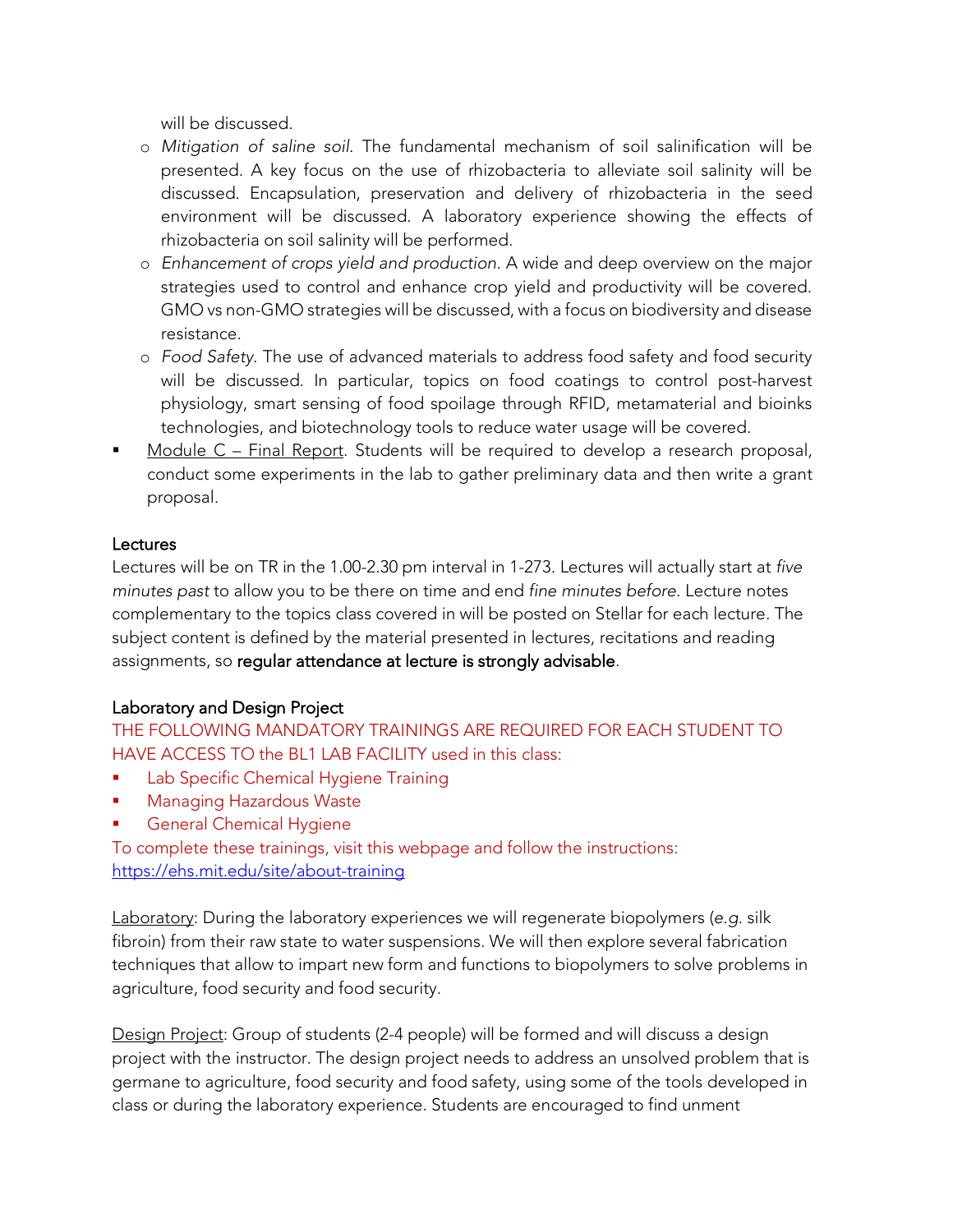technical challenges within the following themes: a) Management of plant disease, b) Mitigation of saline soil; c) Enhancement of crops yield and production and d) Food safety.

## Final Report

The research project will culminate

#### Grade

1.S979 final grade will be based on the quality of the final report (45%), the design project presentation (45%) and participation in class (10%).

## Stellar Site

| Date     | Topic                                               | Type of class          |
|----------|-----------------------------------------------------|------------------------|
| Feb 6    | Structural Biopolymers (silk, cellulose, chitosan,  | Lecture with slide     |
|          | agarose,)                                           | support                |
| Feb 8    | Structural Biopolymers                              | Journal club           |
| Feb 13   | Membranes and Transport in Food and Packaging       | Lecture with slide     |
|          | Applications                                        | support                |
| Feb 15   | Smart Food Packaging                                | Journal club           |
| Feb 20   | No class                                            |                        |
| Feb 22   | Structural Biopolymers Regeneration and Fabrication | Laboratory             |
| Feb 27   | Agrochemicals in soil and plants                    | Lecture with slide     |
|          |                                                     | support                |
| Mar 1    | Delivery of agrochemicals in soil and plants        | Journal club           |
| Mar 6    | Compendium of Seeds and Plants Anatomy and          | Lecture with slide     |
|          | Physiology                                          | support                |
| Mar 8    | Compendium of Crops Anatomy, Physiology and         | Lecture with slide     |
|          | Spoilage                                            | support                |
| Mar 13   | Nanomaterials in Agriculture                        | Lecture with slide     |
|          |                                                     | support                |
| Mar 15   | Nanomaterials in Agriculture, title TBD             | <b>Invited Lecture</b> |
| Mar 20   | Food preservation                                   | Lecture with slide     |
|          |                                                     | support                |
| March 22 | Food coating                                        | Journal club           |
| April 3  | Food coating                                        | Laboratory             |
| April 5  | Food coating                                        | Laboratory             |
| April 10 | Supply chain authentication                         | Lecture with slide     |
|          |                                                     | support                |
| April 12 | Supply chain authentication                         | Journal club           |
| April 17 | No class this week                                  |                        |

#### Lecture Schedule 1.S979